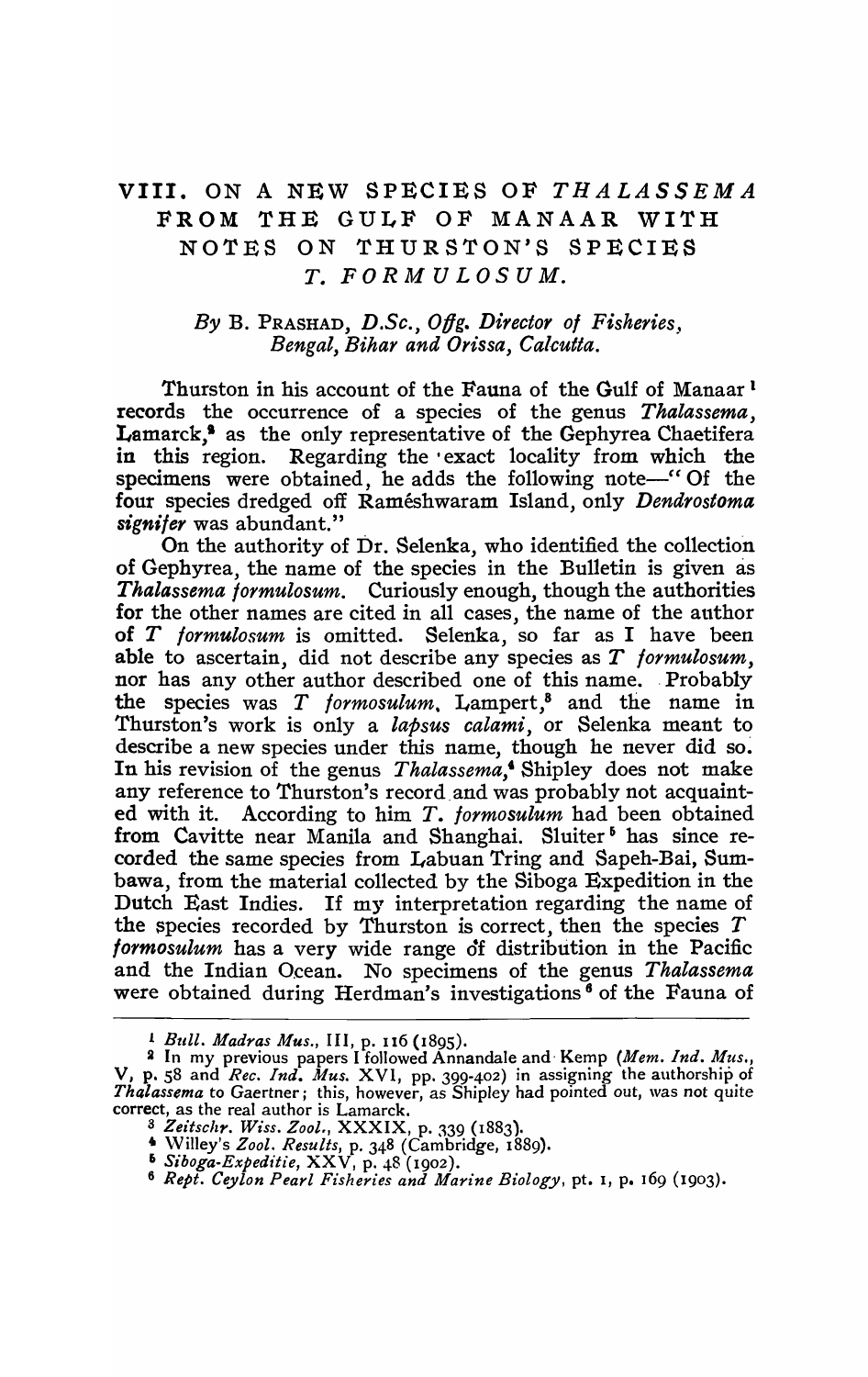the Pearl-banks round Ceylon. During the past few years the Madras Fisheries Department has been making extensive collections of the marine animals occurring on the chank-beds at Tuticorin, in the Gulf of Manaar, but no specimens of Echiuroids had ever been obtained. Recently (November, 1918) while on deputation to the Madras Fisheries for a short time, I was fortunate enough in obtaining two specimens of *Thalassema*. The specimens were brought up from the bottom by a chank-diver, who found them crawling round the burrows of the chank-Turbinella pirum, Lam., about five miles from the mainland. The bottom of the sea in these parts consists of fine sand mixed with some mud and large quantities of dead shells, coral pieces and tubes of Polychaete worms.

The specimens belong to a very interesting new species, which I propose to describe as *Thalassema hornelli,* associating it with the name of Mr. J Hornell, F.L.S., Director of Fisheries, Madras, to whom I am greatly obliged for making my short stay in the Madras Presidency both interesting and useful..

## Thalassema hornelli, sp. nov.

The body in this species is elongate, cylindrical; in one of the specimens, owing to contraction at 'the time of preservation, the posterior end appears of a much less diameter than it actually is in the living specimens. The living individuals showed great powers of expansion and contraction; in spirit the larger of the two specimens is 8·2 cm. long, while its maximum breadth is 2"I cm. The proboscis is very short compared to the length of the body, and measures 1.1 cm. in length. The ventral margins of the proboscis are not united with one another even at its base. The whole of the surface of the body is covered over by minute irregularly arranged papillae; the papillae near the two ends of the body are larger than those in the middle, while the proboscis papillae are very minute.

Two rather small hooks of a pale yellow colour are present in the normal situation on the ventral surface. The musculature of the body is broken up into nineteen bundles in the middle of the body, but higher up and lower down the muscle-bands become more or less contiguous, and it is not possible to count the bundles. There are five pairs of segmental organs with large funnels; the lateral margins of the funnels are produced into very long spirally coiled lobes. Of the five pairs of segmental organs the three anterior pairs are rather poorly developed structures, and are situated in front of the insertion of the ventral hooks, while the two posterior pairs are very well-developed with elongated, ovoid vesicles and very long spiral lobes for the funnels. The anal vesicles are well-developed tubular structures reaching to a little more than half' the length of the body; each of the vesicles has three rows of rather large funnels extending over a little more than half the length of the vesicles. The body-wall is very thick at the two ends of the body but much thinner in the middle.